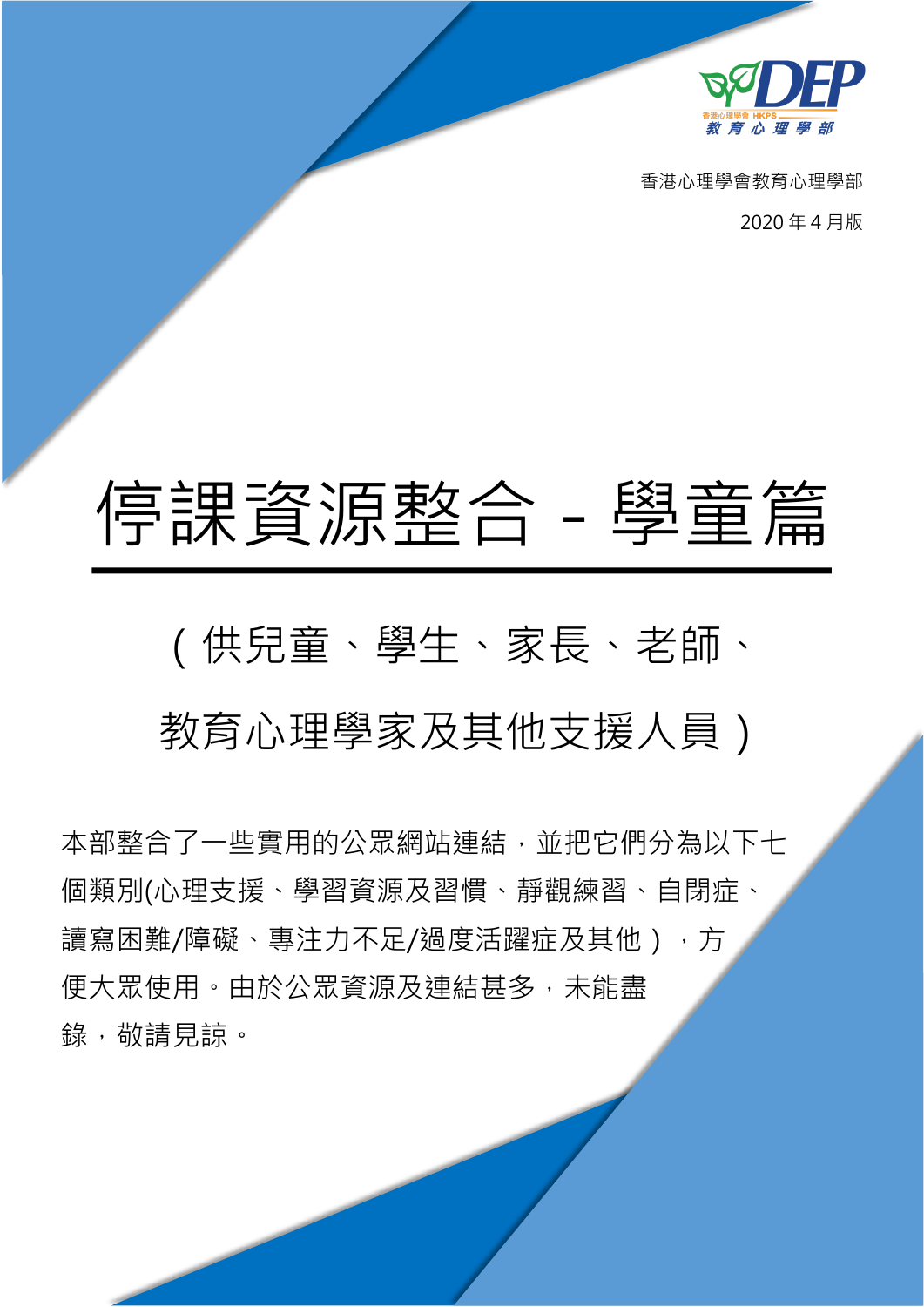#### **心理支援**

## **Psychological support**

教育心理學部 香港心理學會教育心理學部

 $\boldsymbol{\mathcal{B}}'$ 

2020 年 4 月版

| 編號             | 資源/說明                                                                                                                      | 資料來源              | 網站連結                   | 備註/對象      |
|----------------|----------------------------------------------------------------------------------------------------------------------------|-------------------|------------------------|------------|
| $\mathbf{1}$   | 《抗疫同行》故事書                                                                                                                  | 香港教育大學            | https://bit.ly/2VgU9sC | 幼兒         |
|                | 《疫境童行 - 兒童及青少年 香港教育大學及<br>應對病毒心理支援手冊》                                                                                      | 香港心理學會<br>教育心理學部  |                        | 兒童及<br>青少年 |
|                | 《自療防疫包:大學生正<br>向心理支援手冊》<br>(中文版)<br>Tips for University Students on<br>Promoting Positive Well-<br>being (English version) | 香港教育大學            |                        | 大學生        |
|                | 《幼師正向心理支援手<br>冊》 (中文版)<br>Tips on Promoting the Positive<br>Well-being of Kindergarten<br>Teachers (English version)       | 香港教育大學            |                        | 幼稚園老師      |
| $\overline{2}$ | 同 SEN 抗疫                                                                                                                   | 協康會               | https://bit.ly/2XnabEi |            |
|                | 除了防疫裝備,照顧<br>SEN 孩子的心理健康<br>又準備好了嗎?                                                                                        |                   | https://bit.ly/2UVQEc8 |            |
| 3              | 「疫」流而上·家添愛                                                                                                                 | 家福會               | https://bit.ly/2y0Aaqt |            |
|                | 《抗疫心理指南》                                                                                                                   |                   | https://bit.ly/2JQEj2P |            |
|                | 「我們的建議」的家<br>庭專題 (婚姻關係、管<br>教子女、家庭困難、<br>跨代相處、心理健康)                                                                        |                   | https://bit.ly/2x3ZziV |            |
| 4              | 身心抗疫 (家長篇)                                                                                                                 | 衞生署兒童體能<br>智力測驗服務 | https://bit.ly/2XllgUZ |            |
| 5              | 預防肺炎及呼吸道傳染病-<br>心理防疫篇                                                                                                      | 衛生署               | https://bit.ly/2XjM1KM |            |
| 6              | 疫境中的情緒處理 - 所有人 香港紅十字會<br>士適用 (繁體版)                                                                                         |                   | https://bit.ly/3c6jRqy |            |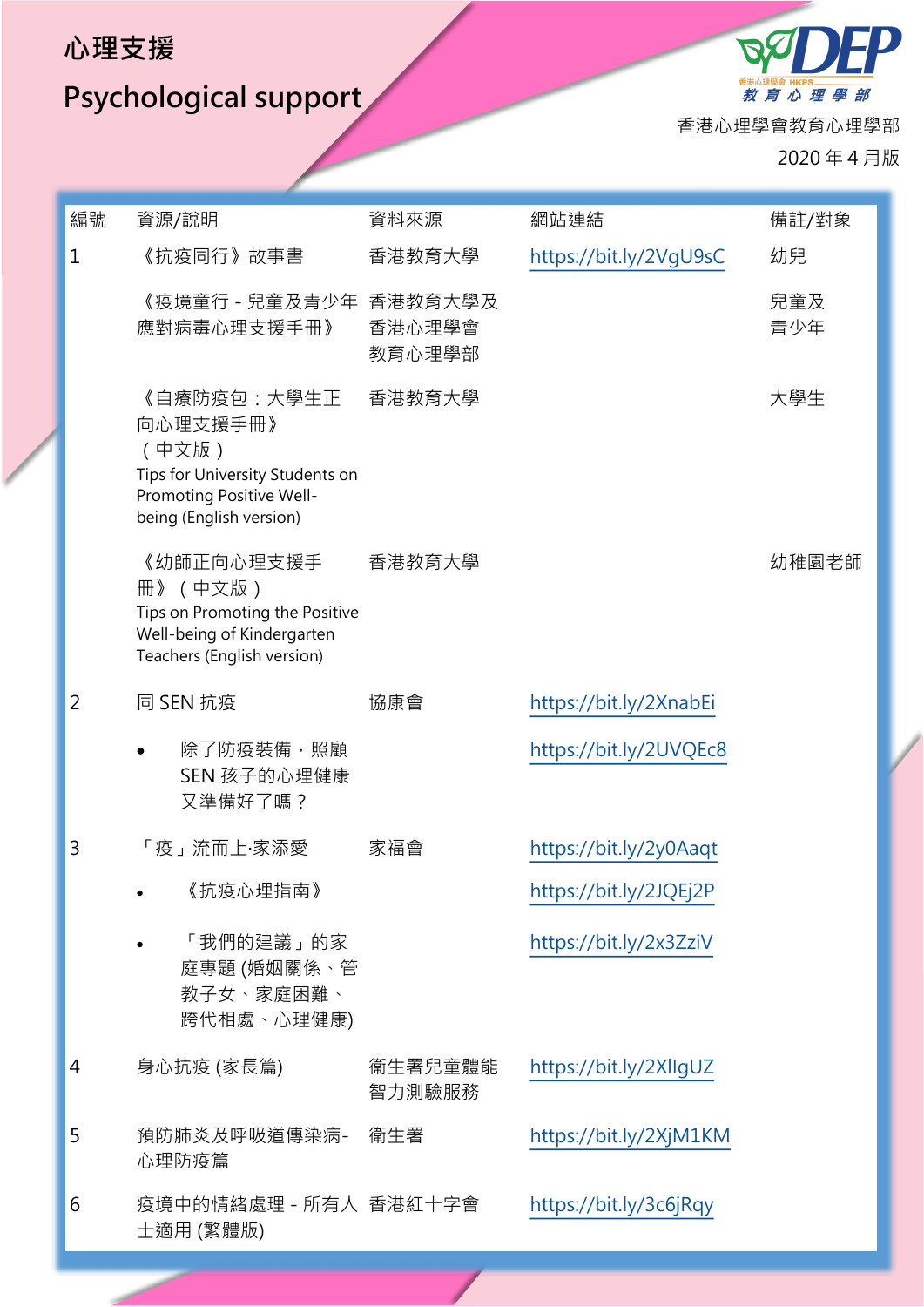#### **心理支援**

**Psychological support** 

教育心理學部 香港心理學會教育心理學部

 $B_{\mathcal{S}}$ 

2020 年 4 月版

| 編號 | 資源/說明                                                                                            | 資料來源                                  | 網站連結                                    | 備註/對象           |
|----|--------------------------------------------------------------------------------------------------|---------------------------------------|-----------------------------------------|-----------------|
| 7  | 十四天心理健康日誌<br>-中文版                                                                                | 香港紅十字會                                | https://bit.ly/2XnUQ6i                  |                 |
| 8  | 身心抗疫小勇士 (親子活動)                                                                                   | 衞生署兒童體能智<br>力測驗服務                     | https://bit.ly/2XnUI6O                  | 4 歲或以上<br>之兒童和家 |
| 9  | 停課抗疫在家活動小冊<br>子:停課小故事及趣味遊<br>戲冊                                                                  | 香港基督教女青年<br>會 女青昕兒駐校<br>服務            | https://bit.ly/2US7NUd                  | 幼稚園學生           |
| 10 | 給幼兒和家長的抗疫心理<br>急救箱                                                                               | 社會福利署<br>臨床心理服務科                      | https://bit.ly/2UVdbWT                  | 1-7 歳之<br>兒童    |
| 11 | 兒童遇到特殊事故的常見<br>的反應                                                                               | 社會福利署<br>臨床心理服務科                      | https://bit.ly/34l9lcq                  |                 |
| 12 | 《我的抗疫校園》<br>a. 為 DSE 考生打氣<br>b. 為多愁善感的同學提供<br>減輕焦慮良方<br>c. 鼓勵百無聊賴的同學進<br>行「減廢」行動,除了打<br>機,應更善用時間 | 家福會                                   | https://bit.ly/3e0x7im<br>(附6個下載連結)     | 中學/DSE<br>考生    |
| 13 | <b>Nental health and</b><br>COVID-19                                                             | ganization                            | World Health Or- https://bit.ly/2VcfhR6 |                 |
|    | Helping children<br>cope with stress<br>during the 2019-<br>nCoV outbreak                        |                                       | https://bit.ly/2VdtxJl                  |                 |
| 14 | Guide to Well-Being Dur- Greater Good<br>ing Coronavirus                                         | Science Center,<br><b>UC Berkeley</b> | https://bit.ly/3e3lkjo                  |                 |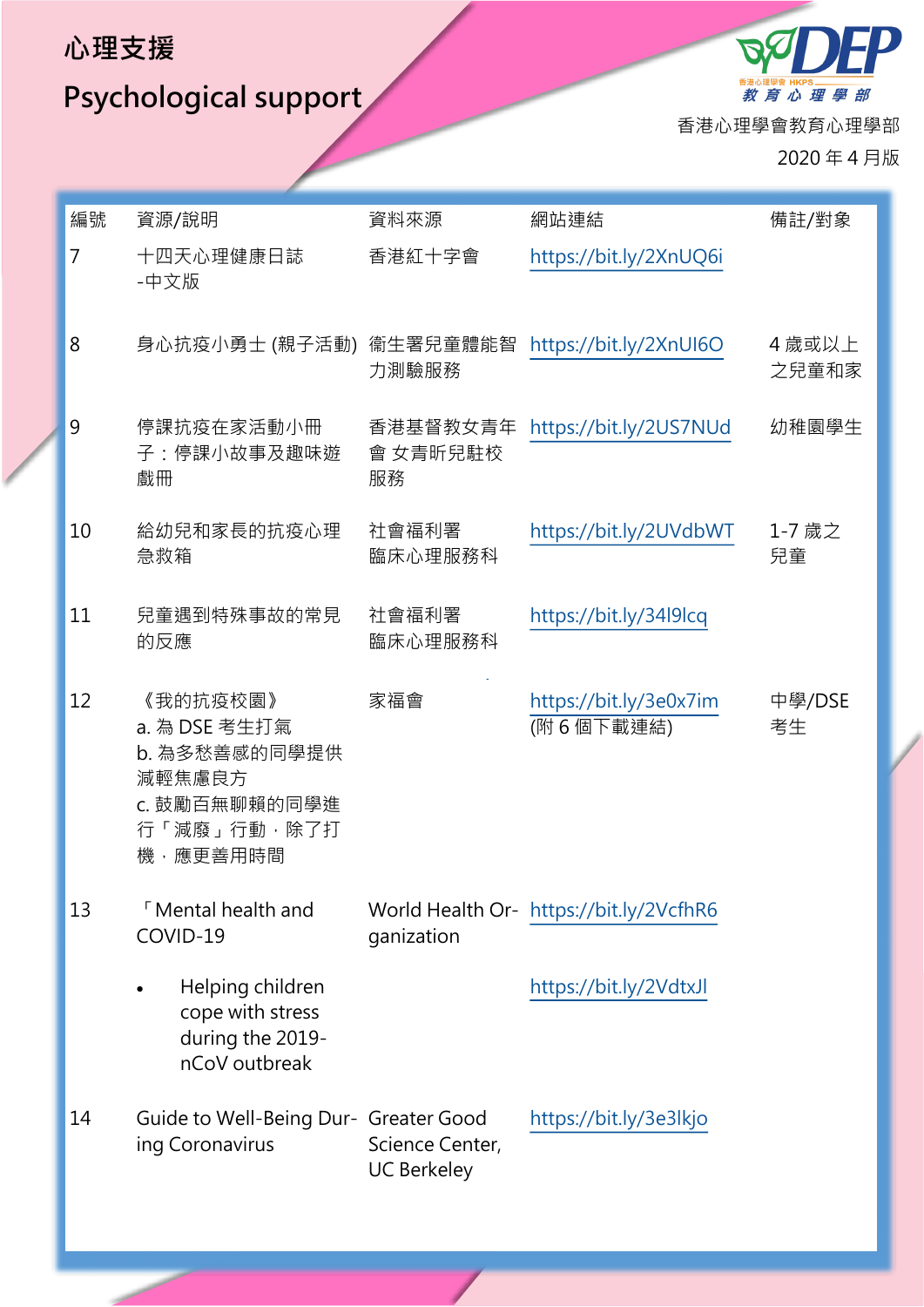#### **學習資源及習慣**

### **Learning resources and habits**

香港心理學會教育心理學部

教育心理學部

**B** 

2020 年 4 月版

| 編號        | 資源/說明                                                         | 資料來源       | 網站連結                            | 備註/對象                |
|-----------|---------------------------------------------------------------|------------|---------------------------------|----------------------|
| 15        | 停課不停學 多元資源助學<br>生持續學習                                         | 香港教育城      | https://bit.ly/2JPUpKb          |                      |
| 8<br>(見上) | 身心抗疫小勇士<br>(親子活動篇)                                            | 力測驗服務      | 衛生署兒童體能智 https://bit.ly/2yMx3CR | 4 歳或以上<br>之兒童和家<br>長 |
| 2         | 同 SEN 抗疫:停課不停<br>(見上) 學,在家怎辦好?                                | 協康會        | https://bit.ly/34nDnfA          |                      |
| 16        | 給在學孩子的家長:<br>停課期間的常規管理                                        | 社會福利署      | https://bit.ly/3ehhZNU          |                      |
| 17        | 《樂在家•學不停》第1期 香港聖公會<br>電子報 - (如何為孩子訂立 福利協會<br>生活時間表)           |            | https://bit.ly/2xZCkGQ          |                      |
|           | 《樂在家•學不停》第2期<br>電子報 - (建立有效的獎勵<br>計劃、提昇感覺統合家居<br>訓練、運用五感學習感恩) |            | https://bit.ly/2JSD3wc          |                      |
|           | 《樂在家•學不停》第3期<br>電子報 - (如何進行親子共<br>讀、提昇聽覺記憶家居練<br>習、尋找生活中的小確幸) |            | https://bit.ly/34tmyQz          |                      |
| 18        | 每天活動時間表                                                       | 女青_Y SENse | https://bit.ly/2Vfidw7          |                      |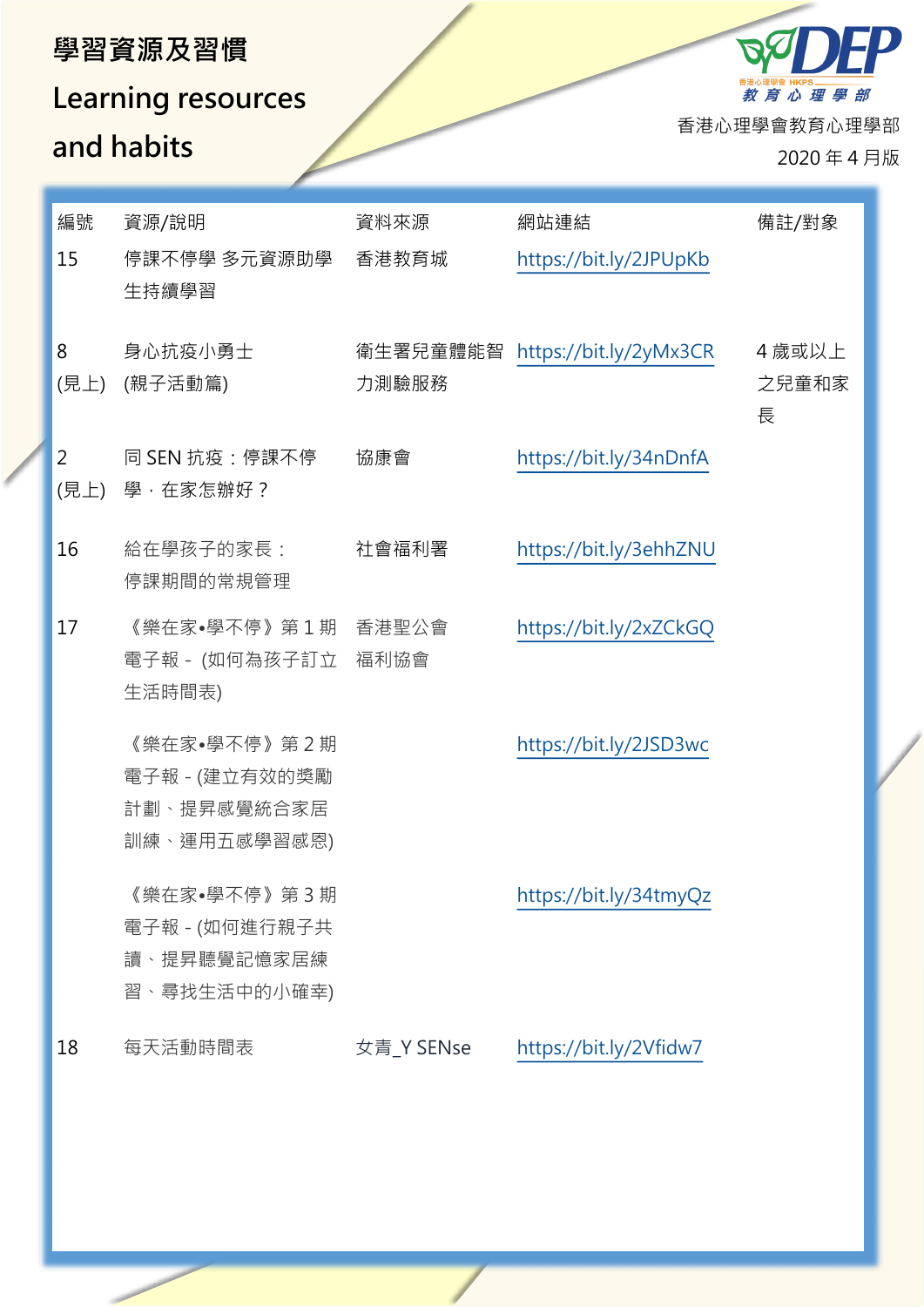#### **靜觀練習**

#### **Mindfulness exercise**

教育心理學部 香港心理學會教育心理學部

 $B_{\mathcal{C}}$ 

2020 年 4 月版

 $\boldsymbol{P}$ 

| 編號 | 資源/說明                                                                                                   | 資料來源                                                                                                 | 網站連結                                                            | 備註/對象                   |
|----|---------------------------------------------------------------------------------------------------------|------------------------------------------------------------------------------------------------------|-----------------------------------------------------------------|-------------------------|
| 19 | 「疫」境中的靜觀空間<br>- 資源套                                                                                     | 香港大學賽馬會<br>「樂天心澄」靜觀<br>校園文化行動                                                                        | https://bit.ly/2xeTyzS                                          |                         |
|    | Mindfulness in the time<br>of coronavirus epidemic<br>- your guide to tackling<br>adversity             | Jockey Club<br>"Peace and<br>Awareness"<br>Mindfulness Cul-<br>ture in Schools<br>Initiative (PandA) | https://bit.ly/2JPWdmr (中文)<br>https://bit.ly/34oYCOj (English) |                         |
| 20 | 學習減壓學靜觀 - 資源套                                                                                           | 香港大學賽馬會<br>「樂天心澄」靜觀<br>校園文化行動                                                                        | https://bit.ly/39PVvA0                                          | 受 DSE 延期<br>影響的中六<br>學生 |
| 21 | 喜伴身心靈                                                                                                   | 新生精神康復會                                                                                              | https://bit.ly/34lmXVj                                          |                         |
| 22 | 身心靈 (330) 小貼士                                                                                           | 新生精神康復會                                                                                              | https://bit.ly/39WxpUm                                          |                         |
| 23 | 在逆境中緊記孩子的情感<br>需要(三個親子靜觀小遊戲)                                                                            | 社會福利署                                                                                                | https://bit.ly/3c10Yp6                                          |                         |
| 24 | COVID-19: Tools for Sup- The UCSD Center https://bit.ly/2yMRGPh<br>port, Compassion, and<br>Mindfulness | for Mindfulness                                                                                      |                                                                 |                         |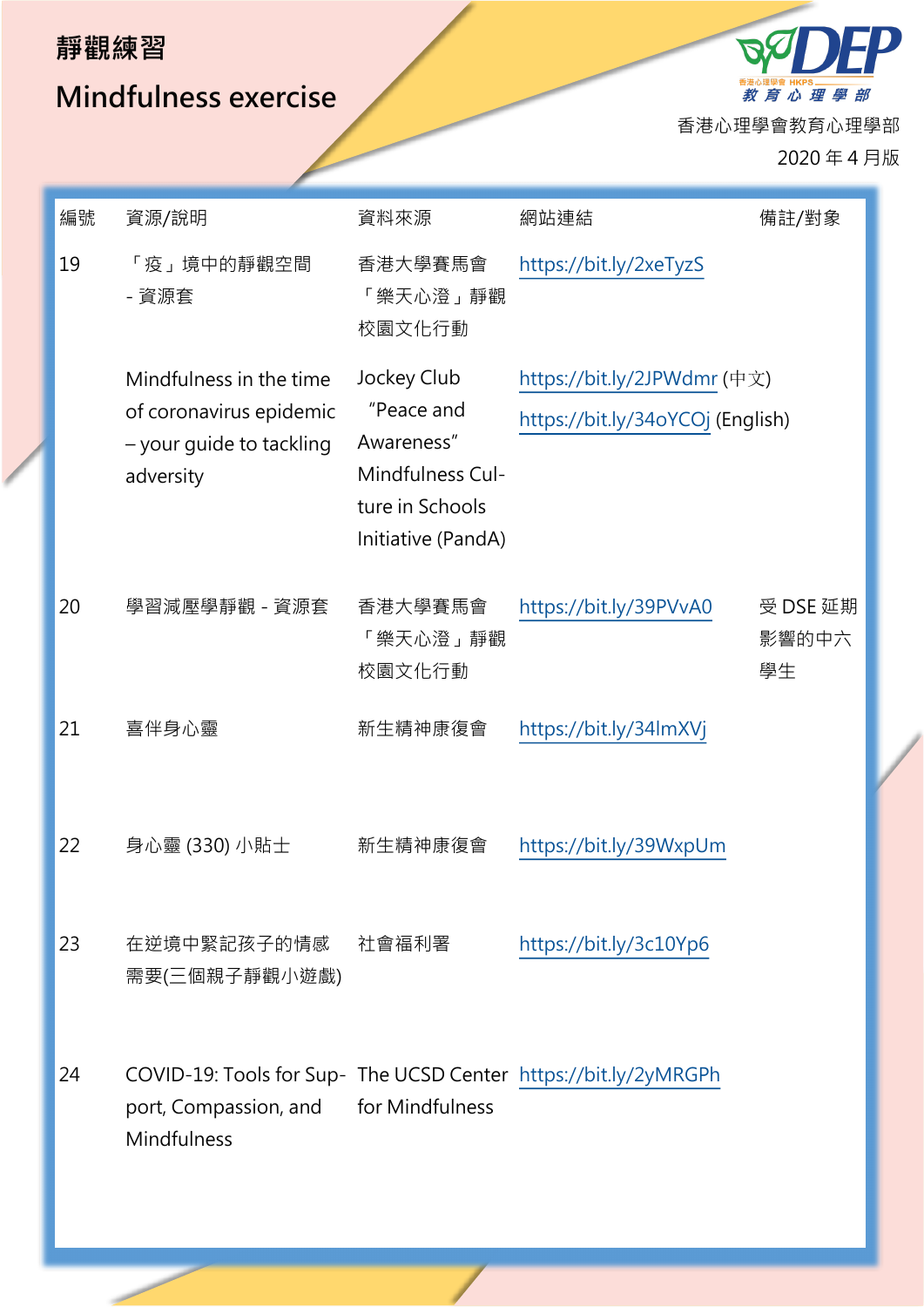| 自閉症<br><b>ASD</b> |                                                           |                                                                      |                        | 教育心理學部<br>香港心理學會教育心理學部<br>2020年4月版 |  |
|-------------------|-----------------------------------------------------------|----------------------------------------------------------------------|------------------------|------------------------------------|--|
| 編號                | 資源/說明                                                     | 資料來源                                                                 | 網站連結                   | 備註/對象                              |  |
| 25                | 支援有自閉症的小學生-抗 教育局教育心理<br>疫小錦囊                              | 服務(新界西) 組                                                            | https://bit.ly/3e6NNov | 附海報及網<br>站連結                       |  |
|                   | 支援有自閉症的中學生-抗<br>疫小錦囊                                      |                                                                      | https://bit.ly/3aV5yVZ |                                    |  |
| 26                | 新型冠狀病毒抗疫資訊                                                | 賽馬會喜伴同行計<br>劃 Jockey Club<br><b>Autism Support</b><br><b>Network</b> | https://bit.ly/2JT8Ywy |                                    |  |
|                   | 抗疫我最叻社交資源<br>套:抗疫我最叻社交<br>故事系列-「勤洗<br>手」及「停課,我可<br>以怎樣做?」 | 東華三院                                                                 | https://bit.ly/2xdtbu0 |                                    |  |
|                   | 《停課的日子就像駕<br>駛 N42A》繪本 (影<br>片)                           |                                                                      | https://bit.ly/2VhMIBJ |                                    |  |
|                   | 預防新型肺炎社交故 香港耀能協會<br>$\bullet$<br>事系列——家長導讀<br>指引          |                                                                      | https://bit.ly/2yMzHsh |                                    |  |
|                   | 預防新型肺炎社交故<br>$\bullet$<br>事系列 -- 「為什麼<br>要戴口罩?」           |                                                                      | https://bit.ly/2wrkmwv |                                    |  |
|                   | 預防新型肺炎社交故<br>事系列 -- 「乘搭公<br>共交通工具時,要注<br>意什麼呢?」           |                                                                      | https://bit.ly/3aWN7QH |                                    |  |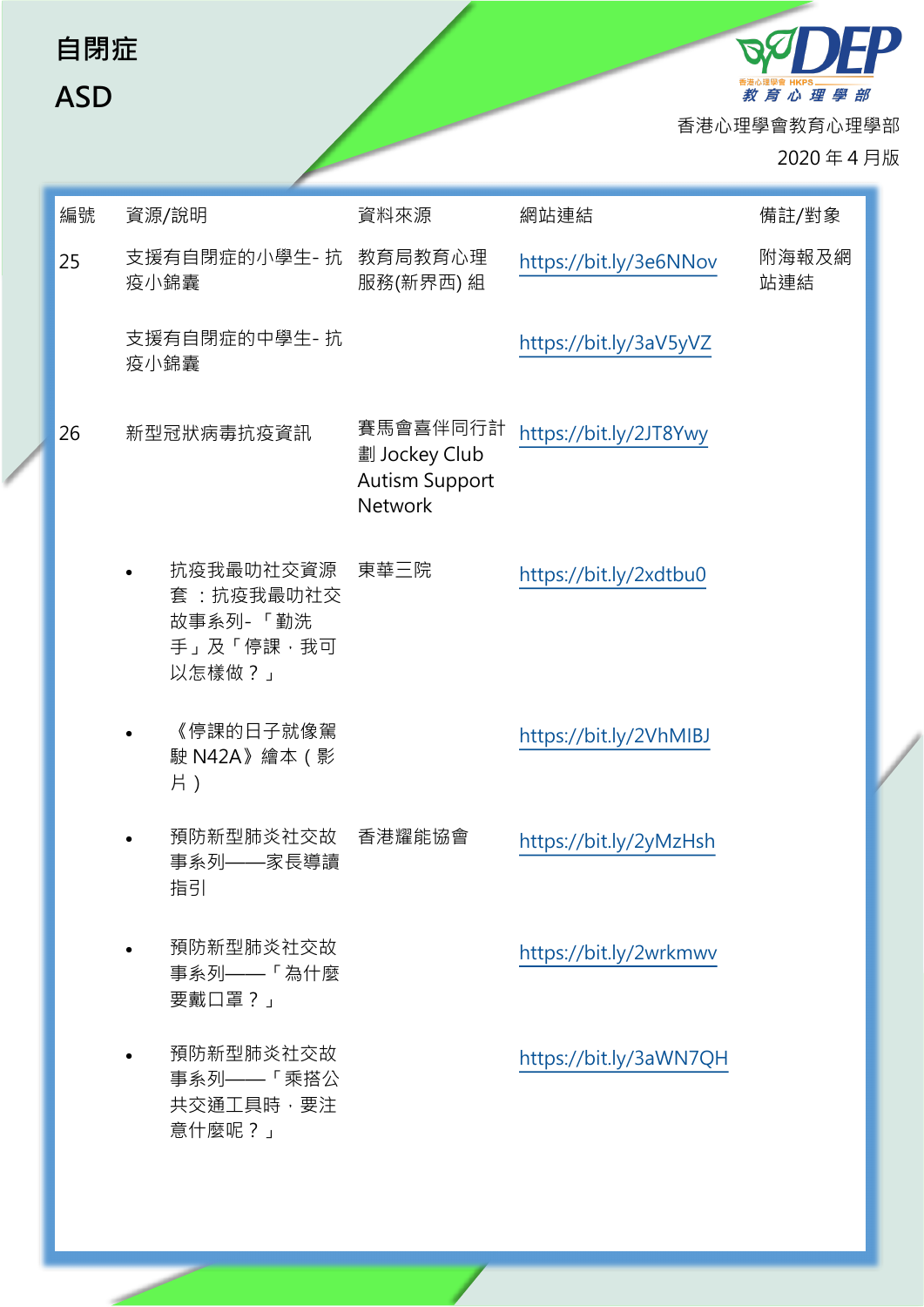| 自閉症<br><b>ASD</b> |                                                                                |                                                               |                                           | 教育心理學部<br>香港心理學會教育心理學部<br>2020年4月版 |  |
|-------------------|--------------------------------------------------------------------------------|---------------------------------------------------------------|-------------------------------------------|------------------------------------|--|
| 編號                | 資源/說明                                                                          | 資料來源                                                          | 網站連結                                      | 備註/對象                              |  |
|                   | 預防新型肺炎社交故<br>事系列 -- 「乘搭公<br>共交通工具時,如果<br>我旁邊有乘客不戴口<br>罩,我可以怎麼<br>辦?」           | 香港耀能協會                                                        | https://bit.ly/3ea1XoG                    |                                    |  |
|                   | 抗疫親子錦囊:家庭<br>篇(影片)                                                             |                                                               | https://bit.ly/2XtutvW                    |                                    |  |
| 27                | <b>Supporting Individuals</b><br>with Autism through<br><b>Uncertain Times</b> | <b>Graham Child</b><br>Development<br><b>Institute Autism</b> | UNC Frank Porter https://unc.live/2USJMfG | 附海報及網<br>站連結                       |  |
| 28                | 《齊心抗疫 不忘照顧自閉<br>症學童需要》                                                         | Edge 心理專欄                                                     | https://bit.ly/39Vt7MI                    |                                    |  |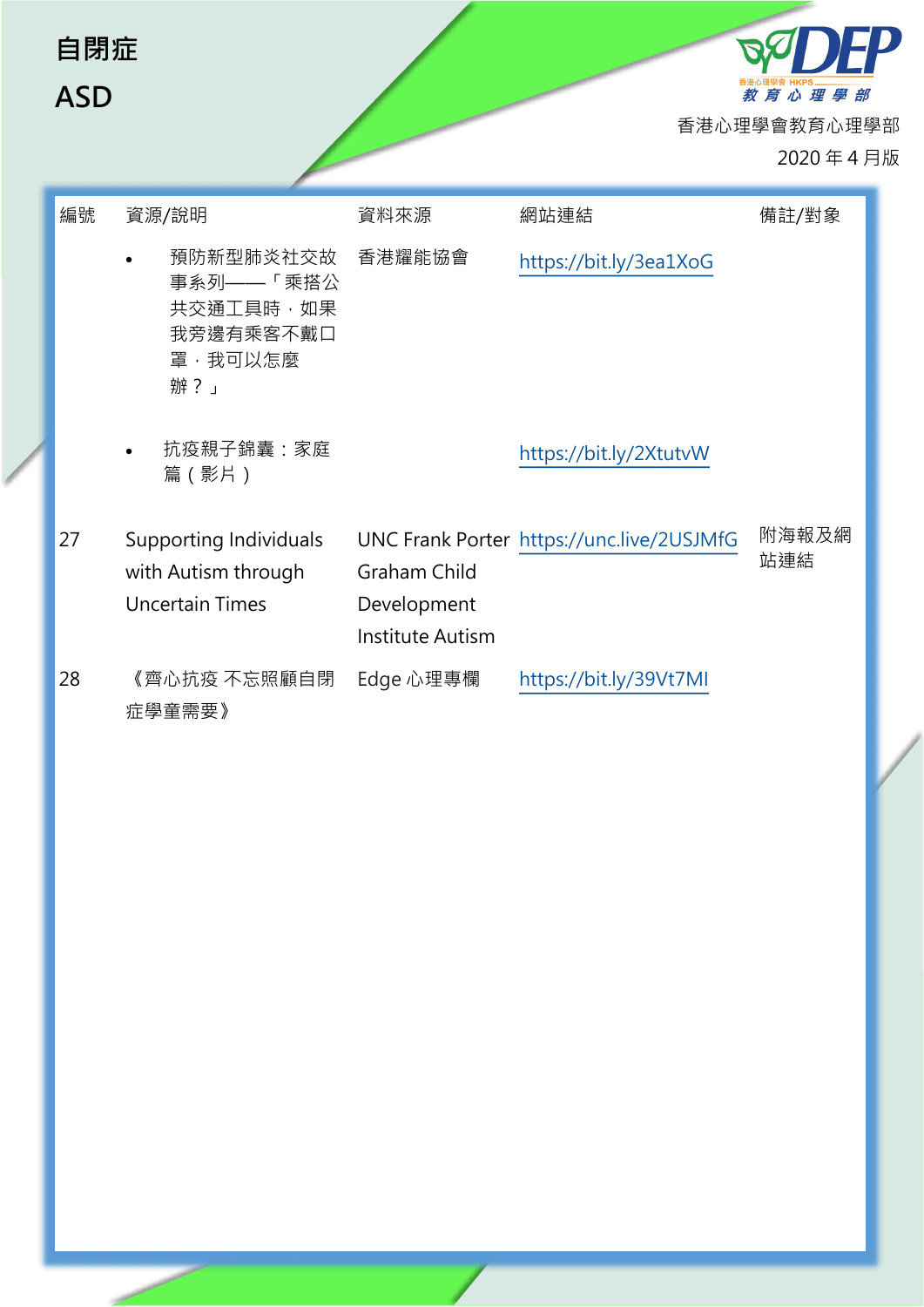#### **讀寫困難/障礙**



<sup><sub>番港心理學會 HKPS</sub> \_\_\_\_\_\_\_\_\_\_\_\_\_<br>*教 育 心 理 學 部*</sup> 香港心理學會教育心理學部 2020 年 4 月版

FP

| 編號             | 資源/說明                                                                                                                | 資料來源                | 網站連結                                                      | 備註/對象                 |
|----------------|----------------------------------------------------------------------------------------------------------------------|---------------------|-----------------------------------------------------------|-----------------------|
| 29             | 支援有讀寫困難的學童·家<br>長錦囊一齊齊玩、輕鬆學<br>(多感官遊戲介紹)                                                                             | 教育局教育心理<br>服務(新界東)組 | https://bit.ly/3e1FFWp<br>https://bit.ly/34InOFv<br>(PDF) | 附海報、二<br>維條碼及網<br>站連結 |
|                | 支援有讀寫困難的學童·家<br>長錦囊━每日學、進步多<br>(讀默寫示範片段、讀默寫<br>指引及記錄表、親子伴讀<br>示範片段、伴讀日記、其<br>他閱讀資源)                                  |                     | https://bit.ly/39Sz5yc                                    |                       |
|                | 支援有讀寫困難的學童·家<br>長錦囊一資源篇<br>(聽說讀寫小奇兵、輕鬆講<br>故事 靈活說句子、中文字<br>詞認讀訓練光碟- 字得其樂<br>安裝指引、讀寫易:高小<br>中文讀寫輔、助教材(家長<br>版)、智識遊學園) |                     | https://bit.ly/3c0CjkD                                    |                       |
| $\overline{2}$ | 同 SEN 抗疫:SEN 親子伴讀 協康會<br>(見上) 貼士 (一) - 伴讀四步曲                                                                         |                     | https://bit.ly/3a1i7xK                                    |                       |
| 30             | 讀寫障礙及學習專頁                                                                                                            |                     | https://bit.ly/3b7llkg                                    |                       |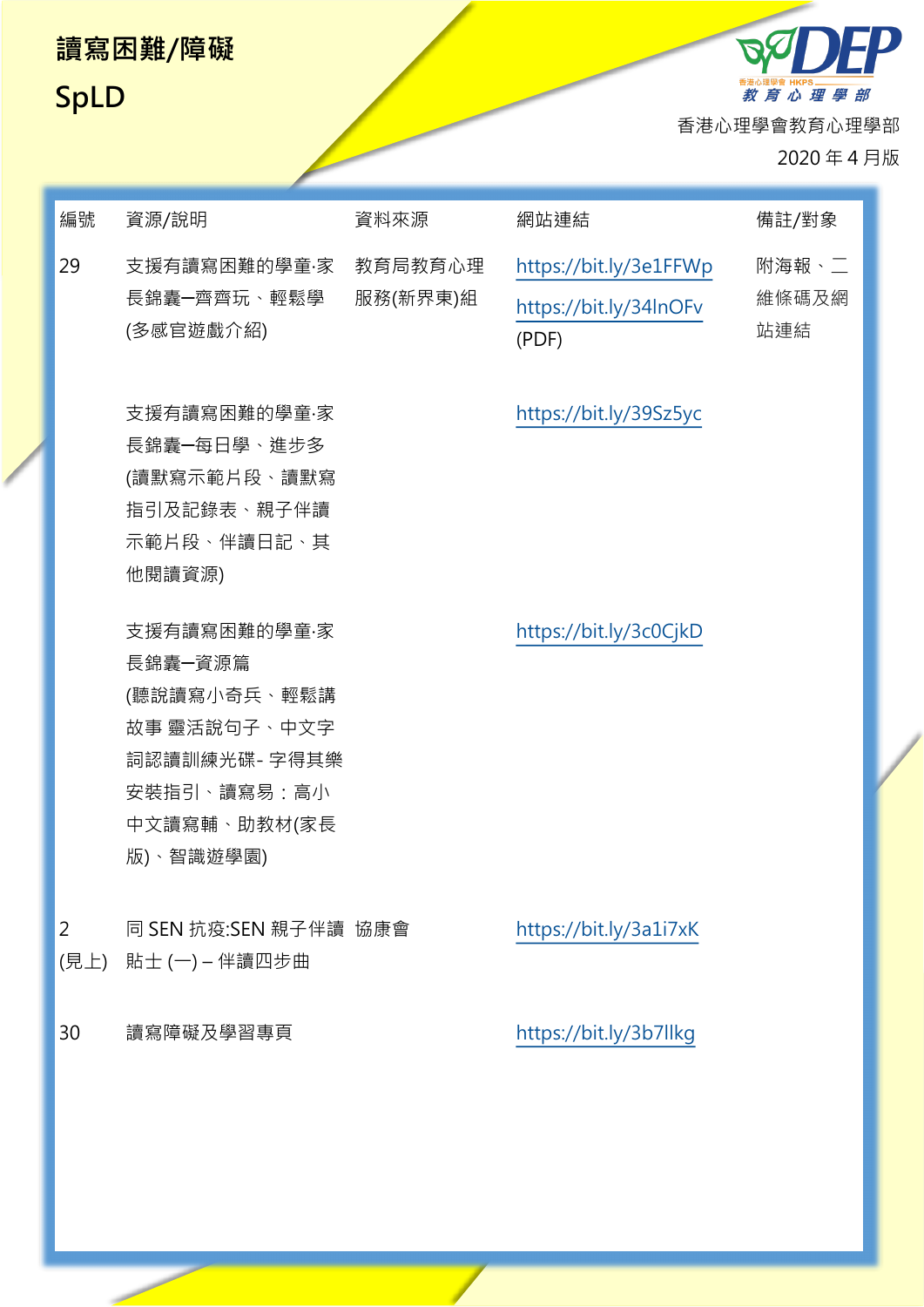## **專注力不足/過度活躍症 AD/HD**

教育 心 理 學 部 香港心理學會教育心理學部 2020 年 4 月版

**QOEP** 

| 編號 | 資源/說明                                 | 資料來源                  | 網站連結                   | 備註/對象                 |
|----|---------------------------------------|-----------------------|------------------------|-----------------------|
| 31 | AD/HD 之家長錦囊一停課<br>篇:網上功課好頭痛           | 教育局教育局教育<br>心理服務(九龍)組 | https://bit.ly/2RmsdCP | 附海報、二<br>維條碼及網<br>站連結 |
|    | AD/HD 之家長錦囊一停課<br>篇:生活作息亂哂籠           |                       | https://bit.ly/3b765Ep |                       |
|    | AD/HD 之家長錦囊一停課<br>篇:呆在家中無得放電          |                       | https://bit.ly/2USaPrz |                       |
| 32 | 抗疫系列-8大 ADHD 學 香港耀能協會<br>童家居訓練活動 (報導) |                       | https://bit.ly/2VaeEay |                       |